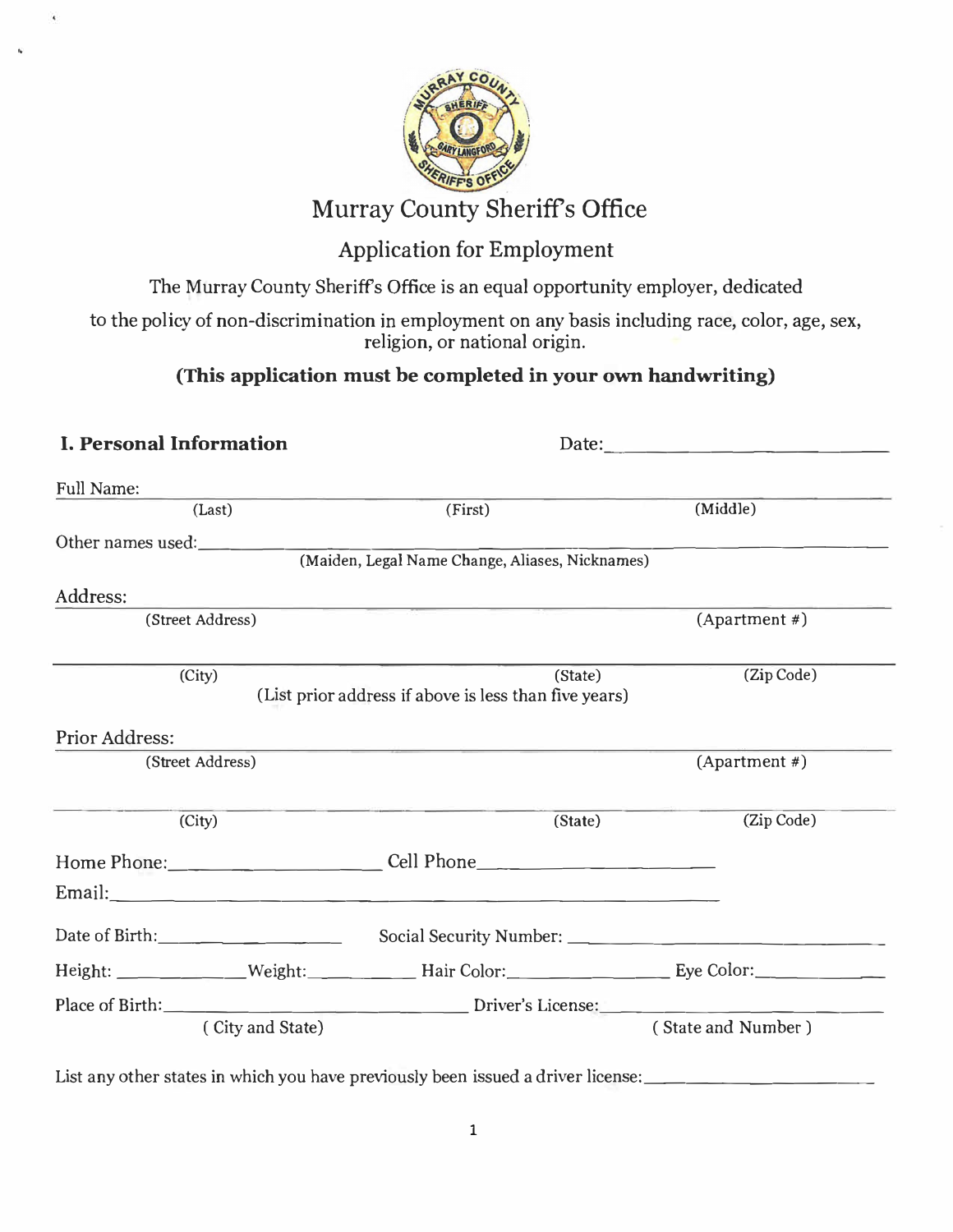## II. **Education**

 $\hat{\mathbf{v}}$ 

**L** 

| High School or Issuer of         | High School Diploma:_______________GED or Equivalent:____________________________                                               |         |
|----------------------------------|---------------------------------------------------------------------------------------------------------------------------------|---------|
|                                  |                                                                                                                                 |         |
|                                  |                                                                                                                                 |         |
|                                  |                                                                                                                                 |         |
|                                  |                                                                                                                                 |         |
|                                  |                                                                                                                                 |         |
| Specialized Schools or Training: |                                                                                                                                 |         |
| (Name of School)                 | (City)                                                                                                                          | (State) |
| (Area of Study)                  | <u> 1980 - Jan Start Barbara, martin da basar da basar da basar da basar da basar da basar da basar da basar da b</u><br>(Year) |         |
| <b>III. References</b>           |                                                                                                                                 |         |
|                                  | List three persons not related to you whom you have known for at least three years.                                             |         |
|                                  |                                                                                                                                 |         |
|                                  |                                                                                                                                 |         |
|                                  |                                                                                                                                 |         |
|                                  |                                                                                                                                 |         |
|                                  |                                                                                                                                 |         |
|                                  |                                                                                                                                 |         |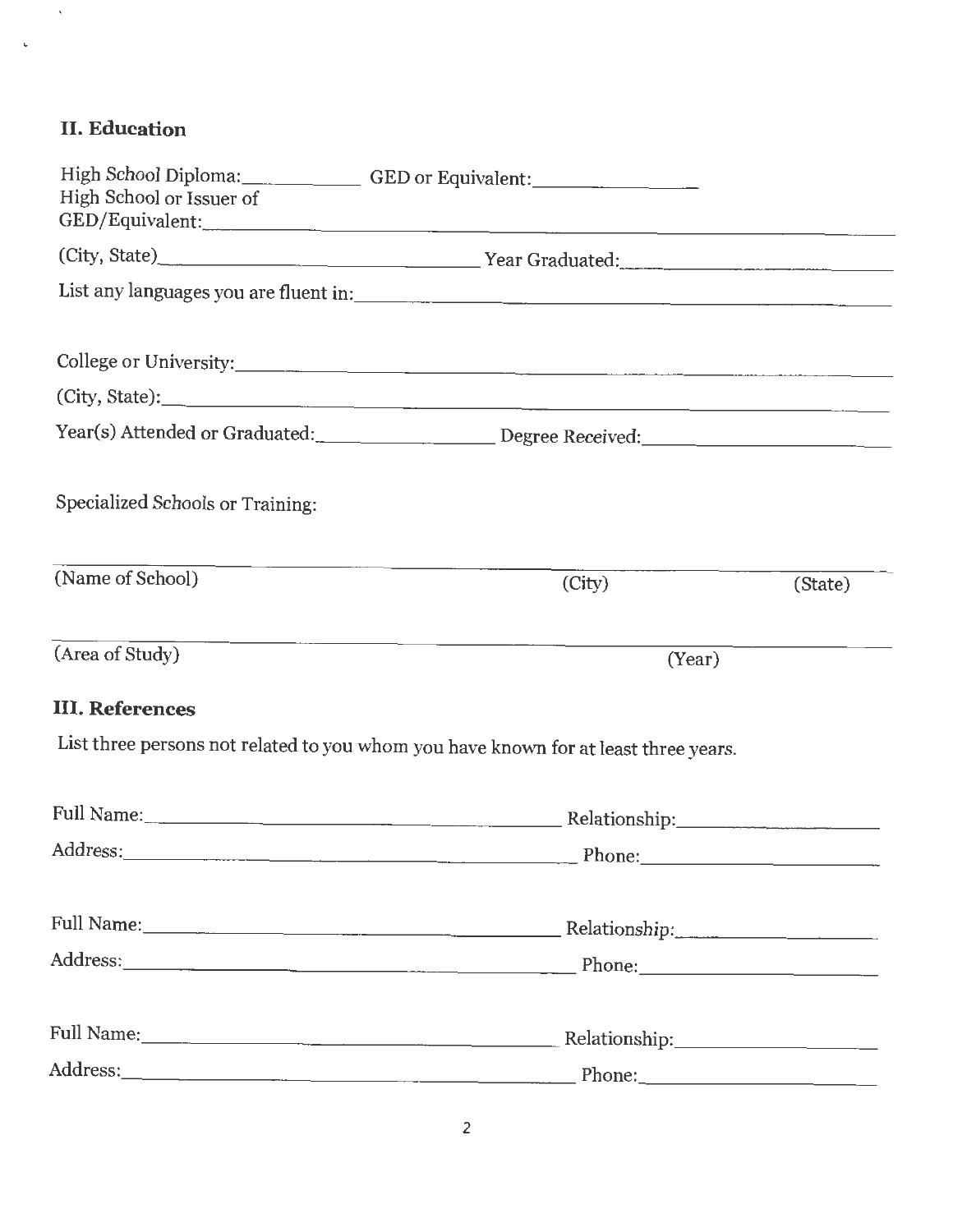**IV. Employment History.**

| Current employer                                                                                                                                                                                                               |  |
|--------------------------------------------------------------------------------------------------------------------------------------------------------------------------------------------------------------------------------|--|
| $Company$ Phone                                                                                                                                                                                                                |  |
| Address and the contract of the contract of the contract of the contract of the contract of the contract of the contract of the contract of the contract of the contract of the contract of the contract of the contract of th |  |
|                                                                                                                                                                                                                                |  |
|                                                                                                                                                                                                                                |  |
| <b>Previous Employers</b>                                                                                                                                                                                                      |  |
| Company Phone Phone                                                                                                                                                                                                            |  |
|                                                                                                                                                                                                                                |  |
|                                                                                                                                                                                                                                |  |
| Job Title_____________________________Supervisor________________________Hire Date___________________                                                                                                                           |  |
|                                                                                                                                                                                                                                |  |
|                                                                                                                                                                                                                                |  |
| Company Phone Phone                                                                                                                                                                                                            |  |
|                                                                                                                                                                                                                                |  |
|                                                                                                                                                                                                                                |  |
| Job Title_________________________Supervisor_______________________Hire Date________________________                                                                                                                           |  |
|                                                                                                                                                                                                                                |  |
|                                                                                                                                                                                                                                |  |
|                                                                                                                                                                                                                                |  |
|                                                                                                                                                                                                                                |  |
|                                                                                                                                                                                                                                |  |
| End date Reason for Leaving                                                                                                                                                                                                    |  |
|                                                                                                                                                                                                                                |  |
| If no, are you authorized to work in the U.S.? Yes______ No_________                                                                                                                                                           |  |

**Current Employer**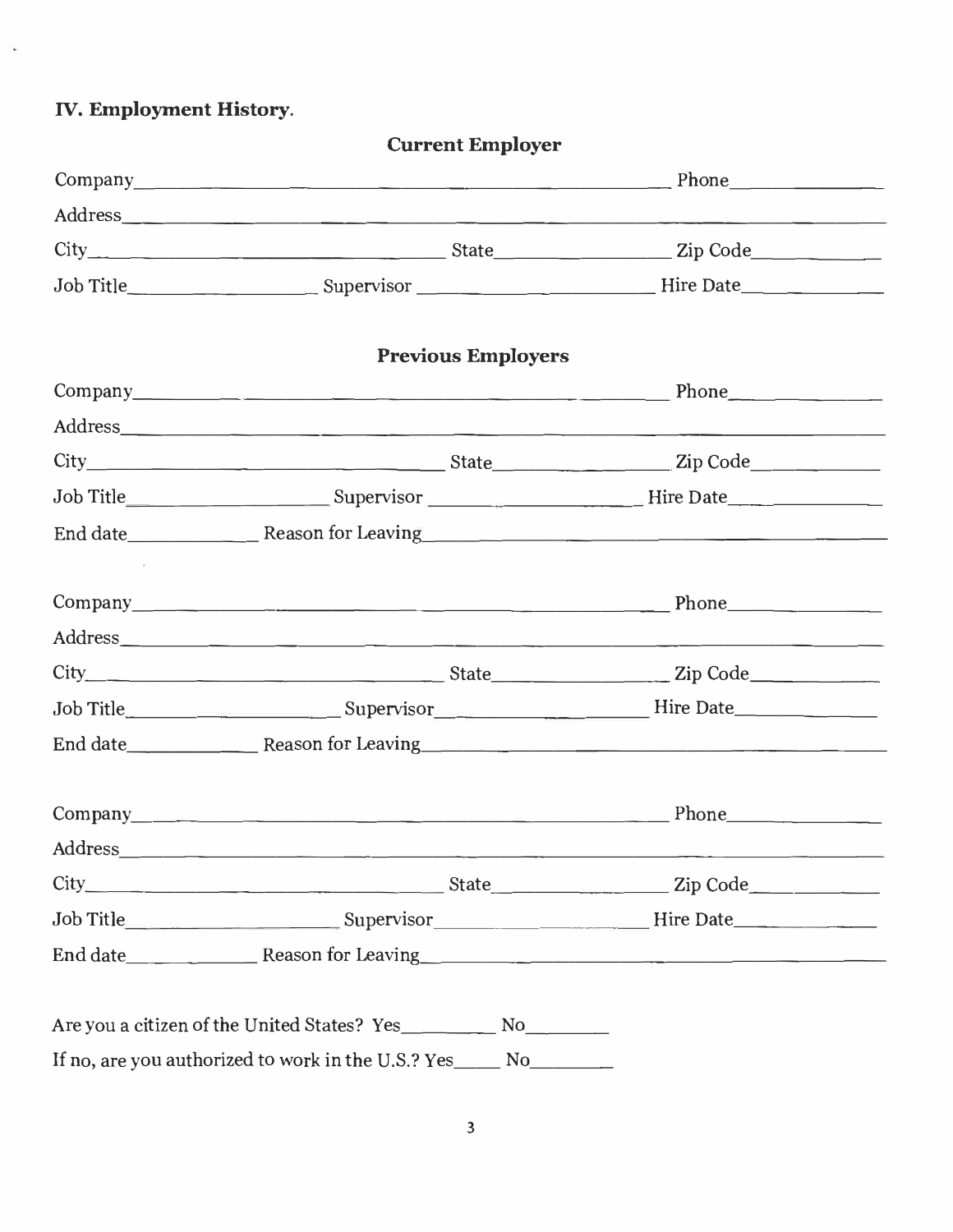#### **V. Position Wanted**

 $\ddot{\phantom{0}}$ ÷.

|                          | (Check all that you are applying for)                                                            |  |  |
|--------------------------|--------------------------------------------------------------------------------------------------|--|--|
|                          |                                                                                                  |  |  |
|                          |                                                                                                  |  |  |
|                          |                                                                                                  |  |  |
|                          | Do you have any physical conditions which may limit your ability to perform the job applied for? |  |  |
| $Yes \_\_\_ No \_\_\_\_$ |                                                                                                  |  |  |
|                          | Are you related to any employee of the Murray County Sheriff's Department? Yes _______ No ______ |  |  |
|                          |                                                                                                  |  |  |
|                          |                                                                                                  |  |  |
|                          | Have you applied with any other Law Enforcement Agencies? Yes _______ No _______                 |  |  |
|                          |                                                                                                  |  |  |
|                          |                                                                                                  |  |  |

## **VI. Military Record**

|  |                          | Have you ever served in the United States Military? Yes ___________ No _________  |  |  |               |
|--|--------------------------|-----------------------------------------------------------------------------------|--|--|---------------|
|  |                          |                                                                                   |  |  |               |
|  |                          |                                                                                   |  |  |               |
|  |                          | Are you a member of the National Guard or Reserve? Yes __________ No ____________ |  |  |               |
|  | <b>VII. Court Record</b> |                                                                                   |  |  |               |
|  |                          |                                                                                   |  |  |               |
|  |                          | (Year) (Charge) (Police Agency) (City / State) (Court)                            |  |  | (Disposition) |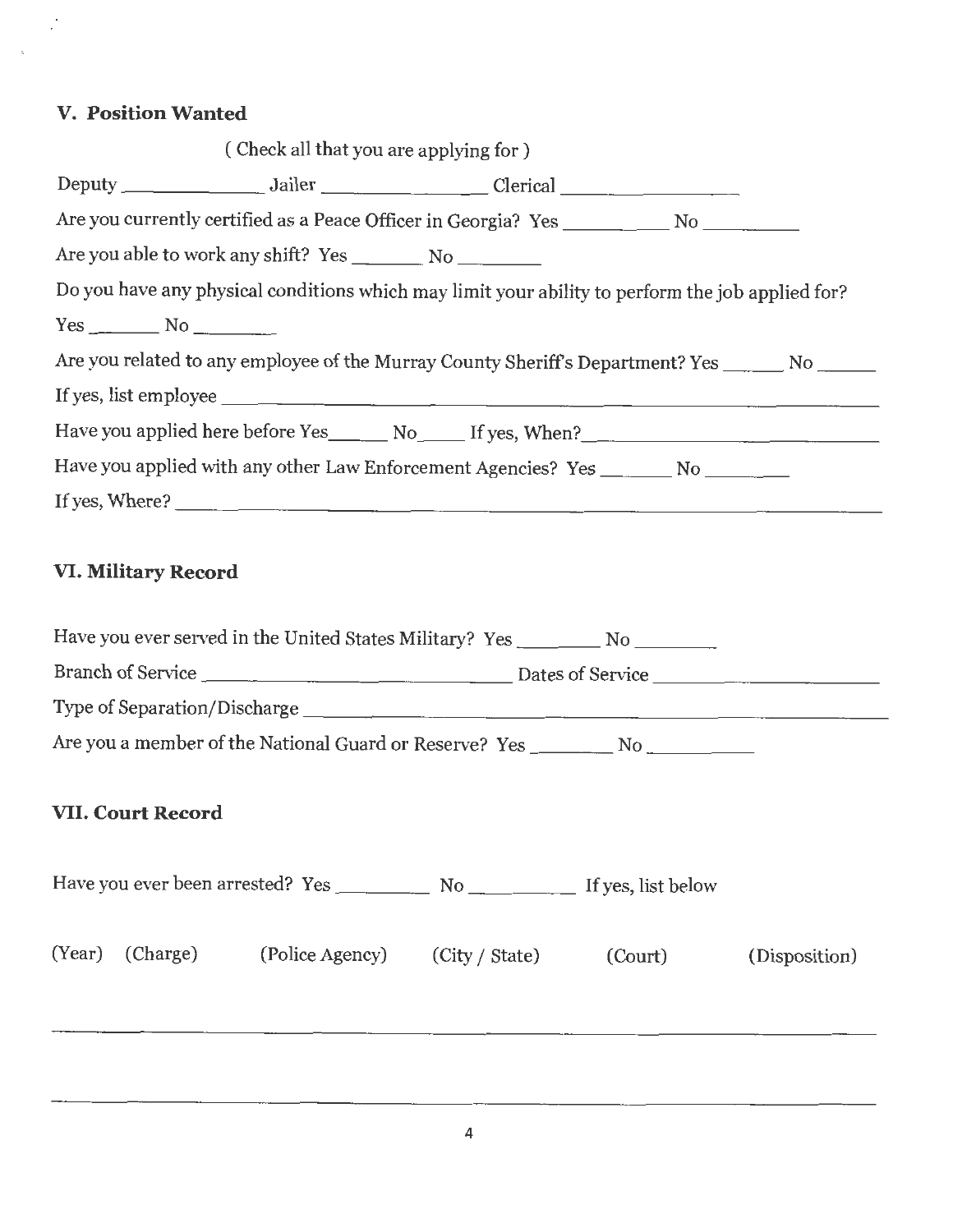| 1. Did you answer truthfully all the questions on your application?                           |
|-----------------------------------------------------------------------------------------------|
| 2. Did you omit any information from the application that you feel might disqualify you from  |
|                                                                                               |
|                                                                                               |
| 4. Have you ever been terminated from employment? ______________________________              |
| 5. For what reason?                                                                           |
| 6. Have you ever quit a job in lieu of being terminated? ________________________             |
|                                                                                               |
| 8. Are there any former employers who wouldn't give you a favorable recommendation? ______    |
| 9. Have you ever stolen anything from an employer? _____________________________              |
|                                                                                               |
|                                                                                               |
| 12. Have you ever drunk more than you do now? __________________________________              |
|                                                                                               |
| 14. Have you ever gone to work with a hangover? _________________________________             |
|                                                                                               |
| 16. When was the last time you were under the influence of either alcohol or drug?            |
| 17. When was the last time you drove a vehicle while under the influence of alcohol or drugs? |

 $\frac{1}{2}$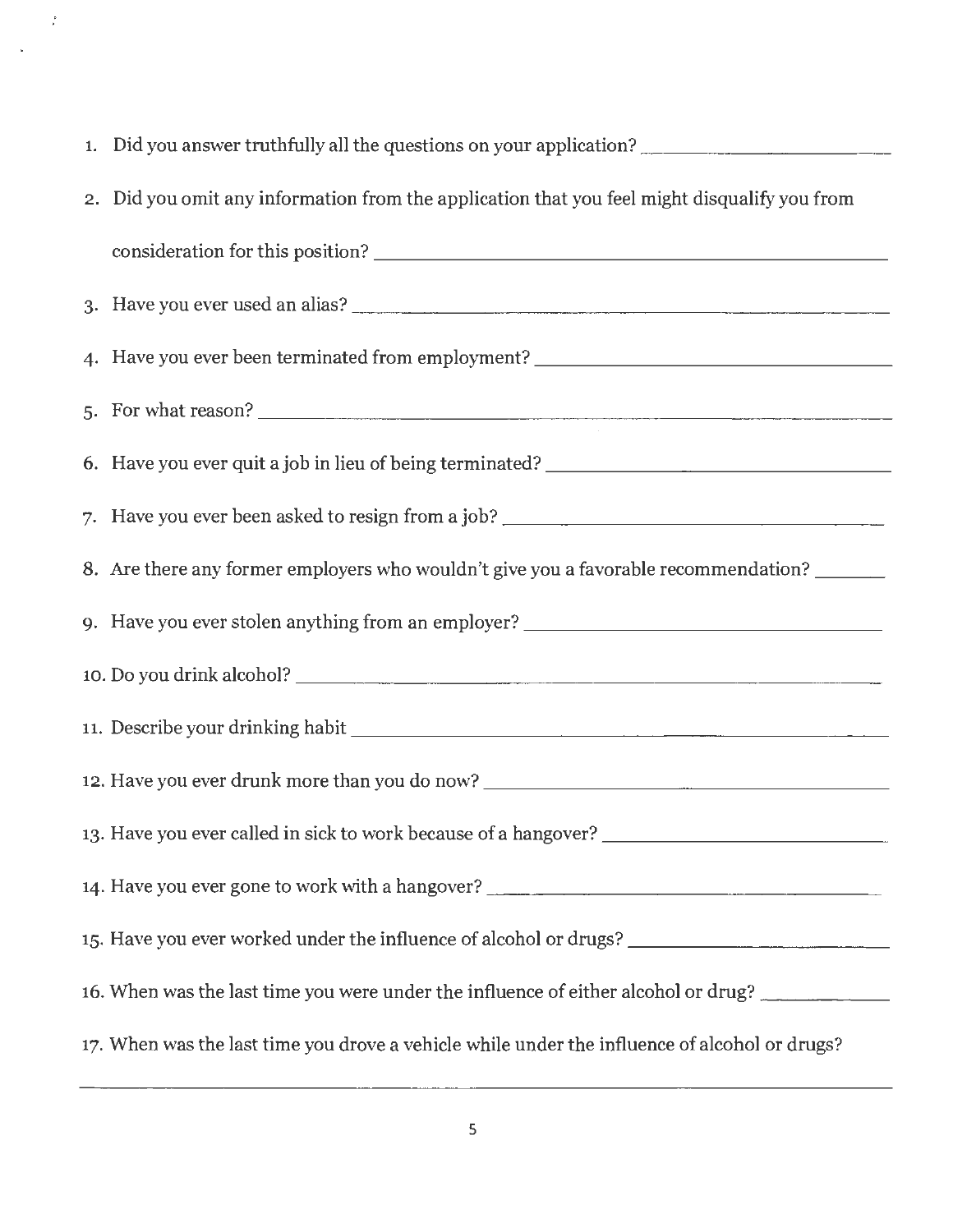| 19. When was the last time?                                                                      |  |  |
|--------------------------------------------------------------------------------------------------|--|--|
| 20. Have you ever purchased, distributed, or manufactured any illegal drugs? _________________   |  |  |
|                                                                                                  |  |  |
| 22. If yes, list                                                                                 |  |  |
| 23. When was the last time you were with someone who used any illegal drugs?                     |  |  |
| 24. How many friends or family members of yours are involved in illegal drug activity?           |  |  |
| 25. What is the largest amount of money you have won or lost at one time gambling?               |  |  |
|                                                                                                  |  |  |
| 27. Have you ever joined or attempted to join the military? _____________________                |  |  |
| 28. Did you receive an honorable separation? ___________________________________                 |  |  |
| 29. While in the military did you ever receive a court martial or any other disciplinary action? |  |  |
|                                                                                                  |  |  |
|                                                                                                  |  |  |
| 31. How many traffic citations have you received? _______________________________                |  |  |
| 32. How many vehicle accidents have you been involved in, as the driver?                         |  |  |
| 33. Has your auto insurance ever been cancelled? _______________________________                 |  |  |
|                                                                                                  |  |  |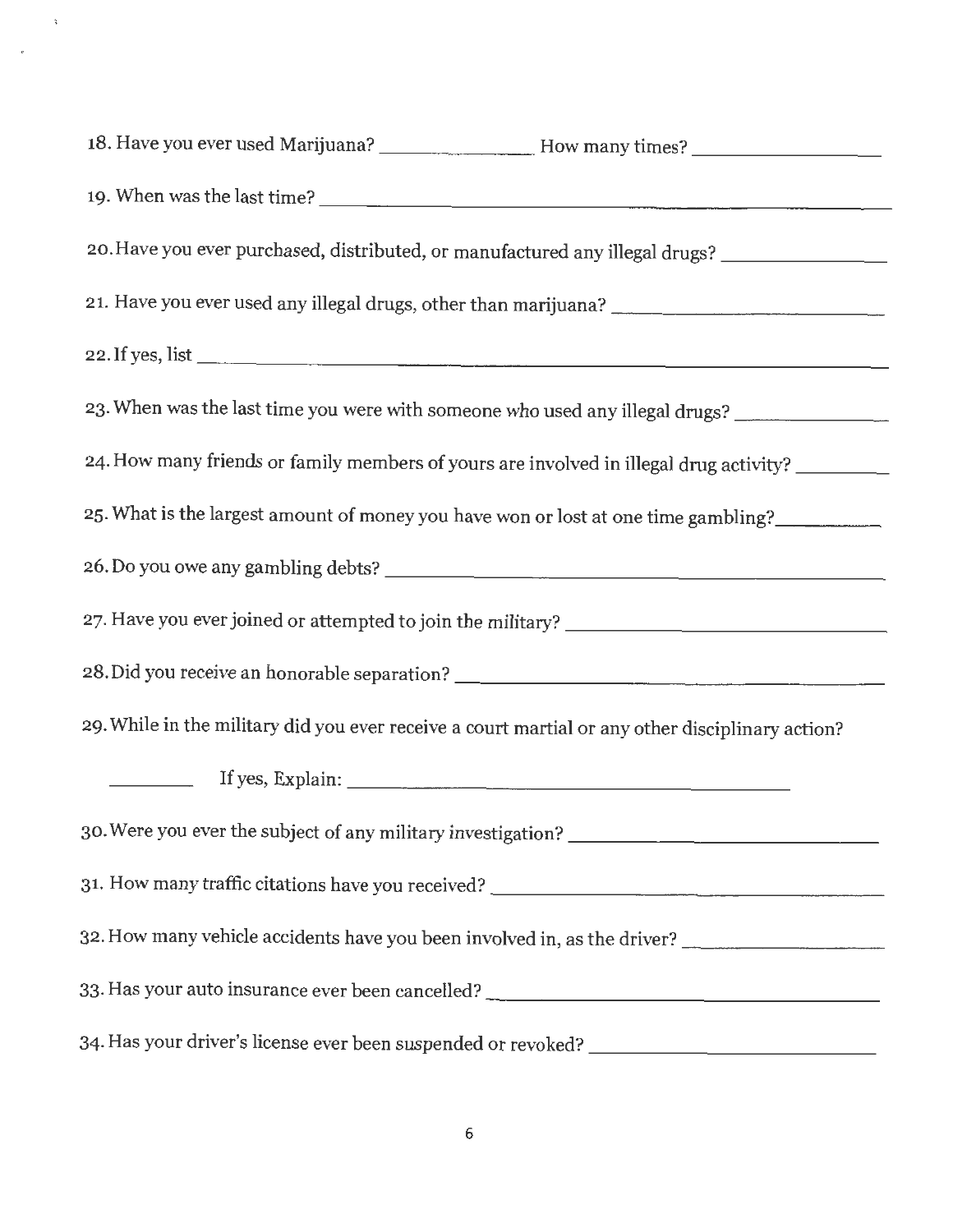| 37. Are there any outstanding citations or warrants for you? ___________________ |
|----------------------------------------------------------------------------------|
| 38. Have you ever been the subject of any criminal investigation?                |
|                                                                                  |
| 40. What is the most serious crime you have ever been involved in?               |
| <u> 1980 - Jan Samuel Samuel (f. 1980)</u>                                       |
|                                                                                  |
|                                                                                  |
|                                                                                  |

Applicant Signature Date

*:*